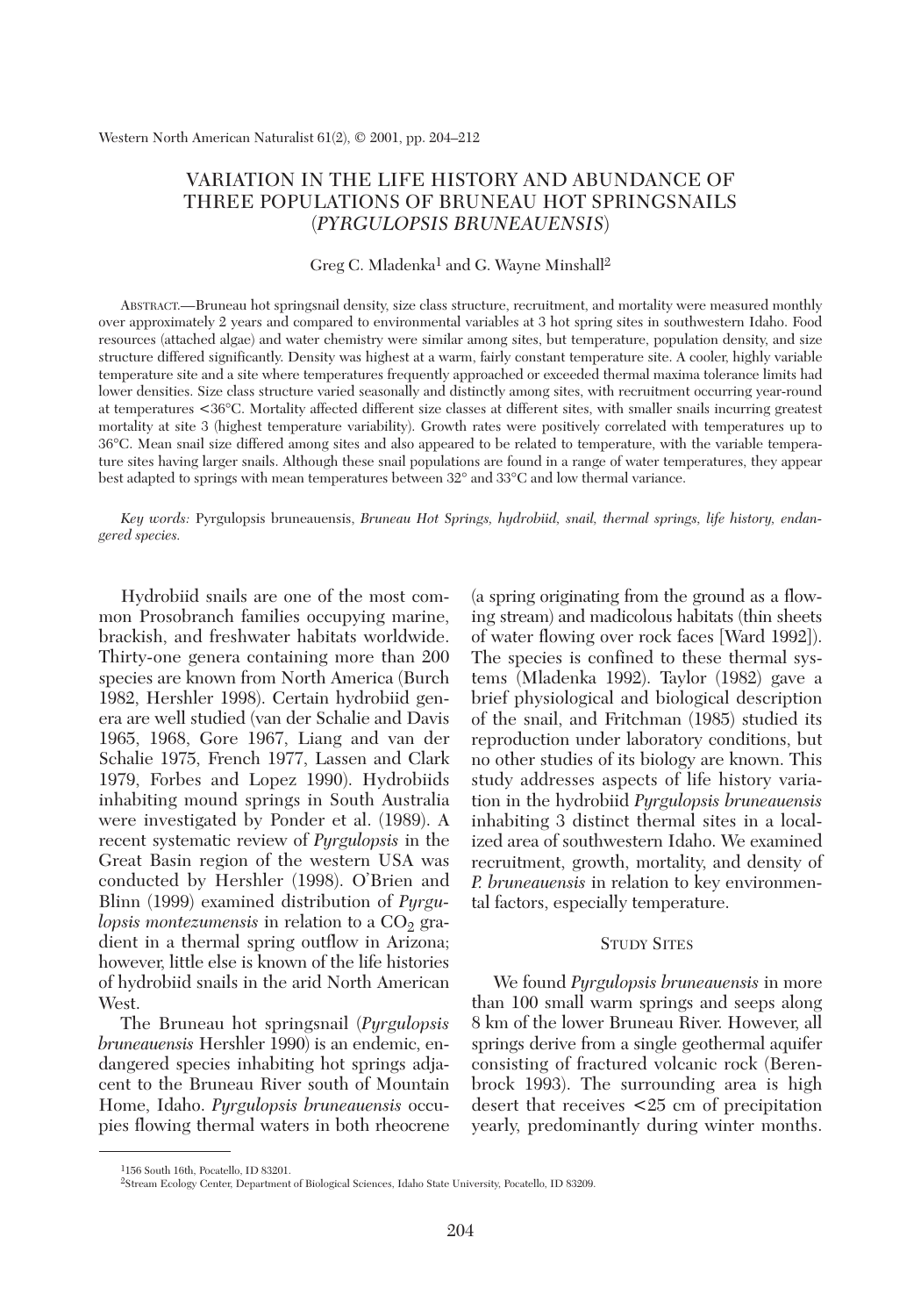During this study air temperatures varied from –7°C in January 1990 to 39°C in June and August 1991. Mean annual temperature was  $29.4$ °C ( $s = 7.2$ ), with a mean low temperature of  $4.5^{\circ}$ C ( $s = 5.9$ ).

We studied *P. bruneauensis* at 3 noncontiguous sites having different temperature and flow regimes. Water chemistry was relatively constant within sites during this study and similar among sites (Table 1). Mean pH was 8.6 for all sites. Hardness ranged from 21.8 to  $26.7 \text{ mg} \cdot L^{-1}$  and total alkalinity from 91 to  $102 \text{ mg} \cdot L^{-1}$  (both as CaCO<sub>3</sub>). Mean conductivity ranged from 267 to 287  $\mu$ S · cm <sup>-1</sup>. Total phosphorus ranged from  $0.028$  to  $0.047$  mg  $\cdot$  $L^{-1}$  and nitrate nitrogen from 0.40 to 0.60 mg  $\cdot$ L–1. Site 2 maintained the most constant temperature (measured monthly) of the 3 sites (range  $= 25.0 - 34.5$ °C), whereas site 3 had the widest temperature range (8.0–32.0°C). Site 1 had the highest temperatures ( $\bar{x}$  = 34.9°C, *s*  $= 1.1$ , max.  $= 37^{\circ}$ C).

Sites ranged in size and habitat type from a nearly vertical  $1.5$ -m-high  $\times$  1.3-m-wide rock face and its 1.0-m-wide  $\times$  2.0-m-long outflow (site 2) to a 1-m-wide  $\times$  10-m-long stream segment (site 1). Study sites were typical of other springs containing Bruneau hot springsnails. The study sites are located near the Bruneau River tributary Hot Creek, just downstream of Bruneau Canyon (NE 1/4 Sec 3, T8S, R6E).

Site 1, on Hot Creek, had a mean discharge of 0.016  $\mathrm{m}^{3} \cdot \mathrm{s}^{-1}$  during the study. In general, higher flows occurred from late autumn through spring, while lower flows, corresponding to the irrigation season, occurred during the remainder of the year. Water temperature ranged from 25° to 37°C (except during a rainstorm runoff event in September 1991 when it decreased to 14.5°C; Fig. 1). Cobbles, gravel, and sand comprised the streambed, and sedge (*Juncus*) grew along the stream banks. Sand and silt accumulated in the study reach from December 1990 through the study's conclusion, with most cobble substrate becoming completely buried by June 1991. Sites 2 and 3 are eastfacing madicolous habitats with associated outflows over gravel and cobble substrate bordering the west side of Bruneau River downstream of its confluence with Hot Creek.

## **METHODS**

We measured temperature monthly with maximum-minimum recording thermometers.

Alkalinity (as  $CaCO<sub>3</sub>$ ), pH, hardness, and specific conductance at 25°C were determined monthly. We performed tests to determine specific conductance and pH in the field using an electronic meter (Orion Instruments model 26). Other analyses were done at the Idaho State University Stream Ecology Center according to standard methods (APHA 1989). Samples were analyzed for total phosphorus and nitrogen quarterly for 1 year. Nitrogen and phosphorus analyses were conducted at Desert Research Institute Water Laboratory, Reno, NV. Dissolved oxygen was measured 3 times during spring and summer 1990 using an oxygen probe (Orion Instruments  $O_2$  electrode, model 97-08).

Food abundance was measured monthly at each site. A known area of periphyton was scraped from rocks and transferred to a preashed filter of known mass as described in Cushing et al. (1983). Samples were analyzed for biomass and chlorophyll a (APHA 1989).

We determined temperature tolerance by placing 5 snails in 11-cm-diameter  $\times$  6-cmhigh plastic dishes, all receiving water via a submersible pump in a 15-L plastic bucket containing a submersible heater. Water was continuously aerated and filtered. Complete flow-through time for the system was 40 minutes. Periphyton from field sites was provided in all dishes as a food source. Snails were acclimated to the dishes for 2 days at 30°C. During the high-temperature tolerance experiment, water temperature remained at 30°C for a control group, while temperature in the experimental group was raised 1°C per 24 hour period. At the end of each 24-hour period, locations of all snails were recorded (in or out of water). Water temperature was increased until all snails (in the experimental group) exited the water. We conducted a parallel experiment to determine low-temperature tolerance. Temperature in this experimental group was lowered 1°C per 24-hour period, at which point snails were checked for their ability to right themselves after being inverted. Water temperature was lowered until <50% snails could right themselves in 1 minute. Using a different apparatus, we conducted another high-temperature tolerance experiment following the procedures previously described. In this 2nd experiment, 20 snails were placed in each of four 1-L beakers. Water was heated and aerated independently in each beaker.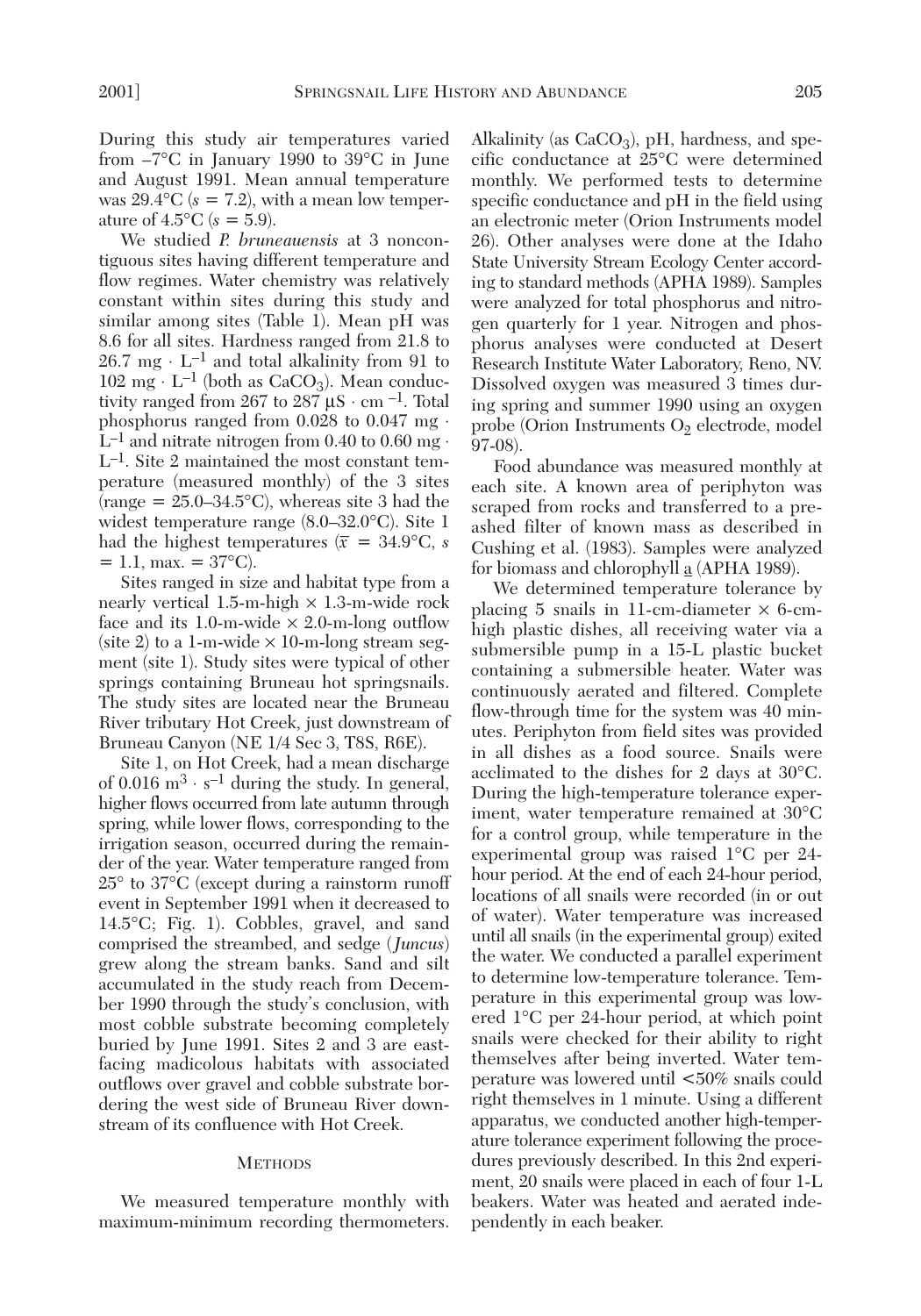Using field size histograms and laboratory rearing, we estimated growth rates. Snails were kept in 40-L glass aquaria half filled with hot spring water and equipped with air stones placed inside 20-cm lengths of 3-cm-diameter clear plastic tubing to create a slight current. Periphyton from the field was maintained in the aquaria at levels exceeding snail food requirements. Distilled water was added, when required, to maintain water levels and dissolved solute concentrations. Twenty-five juvenile snails were placed in each of 3 aquaria maintained at temperatures of 15°, 30°, and 34°C. Shell heights were determined at approximately 20-day intervals for 87 days using a dissection microscope equipped with an ocular micrometer. A statistical comparison employing analysis of variance was done after 39 days to ensure adequate sample sizes, since some mortality occurred.

Snail density was estimated employing random quadrat counts in the area of a ring  $(A =$ 60.8 cm2). We made visual counts of all encircled *Pyrgulopsis bruneauensis* in 20 locations at each site. An inverted petri dish of the same size as the inside diameter of the ring eliminated water turbulence and allowed clear viewing of substrate and snails at site 1 and deeper outflow areas at site 2 (site 3 was entirely madicolous and did not require this technique). From February 1990 through November 1991, we monitored density monthly.

Snails for size-structure analysis were collected at each site from at least 5 rocks. After gently removing rocks from the water, we rinsed the snails with a 500-mL hypodermic syringe into a 10-cm-diameter petri dish. After thorough mixing, the sample was viewed under a dissection microscope with an ocular micrometer. Each month (from 16 February 1990 through 15 December 1991), we measured shell heights of the first 100 snails from each site to the nearest 0.14 mm at 40X magnification. Snails were then returned to their habitat. During March 1991 (site 3) and August 1991 (sites 1, 2), 49, 36, and 36 snails >1.4 mm long were also sexed and enumerated at sites 1, 2, and 3, respectively. Male genitalia were extruded and clearly evident as snails attempted to right themselves after being inverted.

We did not determine reproduction or fecundity directly, to avoid sacrificing the snails. Newly hatched *P. bruneauensis* were about 0.3 mm long, but some growth occurs before sexual maturity is reached. We arbitrarily considered snails ≤0.57 mm long to be juveniles. We feel this is a conservative estimate as male genitalia were not evident at shell heights <1.4 mm. A rough estimate of the number of juveniles produced per female was calculated by dividing the number of juveniles by 0.5 of the snails ≥1.4 mm present in the previous month's sample (sex ratios were determined to be 1:1). Therefore, in this paper recruitment refers to the presence of snails ≤0.57 mm long.

To assess broad, cumulative differences in mortality among sites, we collected shells of dead individuals ( $n = 56$ , 103, and 102 at sites 1, 2, and 3, respectively) on 3 October 1990 from the substrate at each site using a strainer (7.5-cm-diameter) and measured them as in live snails.

Site-specific size differences between male and female snails were analyzed with *t* tests. Comparisons among site density and structure were done using analysis of variance. Water chemistry was analyzed in the laboratory using standard methods (APHA 1989). An analysis of variance was performed on each water chemistry parameter (questionable alkalinity and hardness data from the first 3 months' samples were excluded from analysis). When analysis of variance revealed significant differences, we employed Tukey's test to determine significant differences among means. Sex ratios were compared to a 1:1 ratio using a chi-square test. Relationships between density and food abundance (biomass), temperature, and flow were analyzed using 1st-order regressions.

#### **RESULTS**

Temperature and water chemistry data are presented in Table 1. Sites had very similar water chemistry with the exception of higher alkalinity at site 1 (*F* = 49.51, *P* < 0.0005) and higher N at site 3 (*F* = 8.12, *P* < 0.01). Water temperature varied seasonally at all sites (Fig. 1); however, mean maximum water temperature differed significantly among sites (*F* = 109.4, *P* < 0.0005). Site 1 reached the highest maximum temperature (37°C), while site 3 had the most variable regime and lowest mean high temperature  $(26.8^{\circ}\text{C}, s = 3.7)$ . Site 2 water temperature fluctuated least among sites, with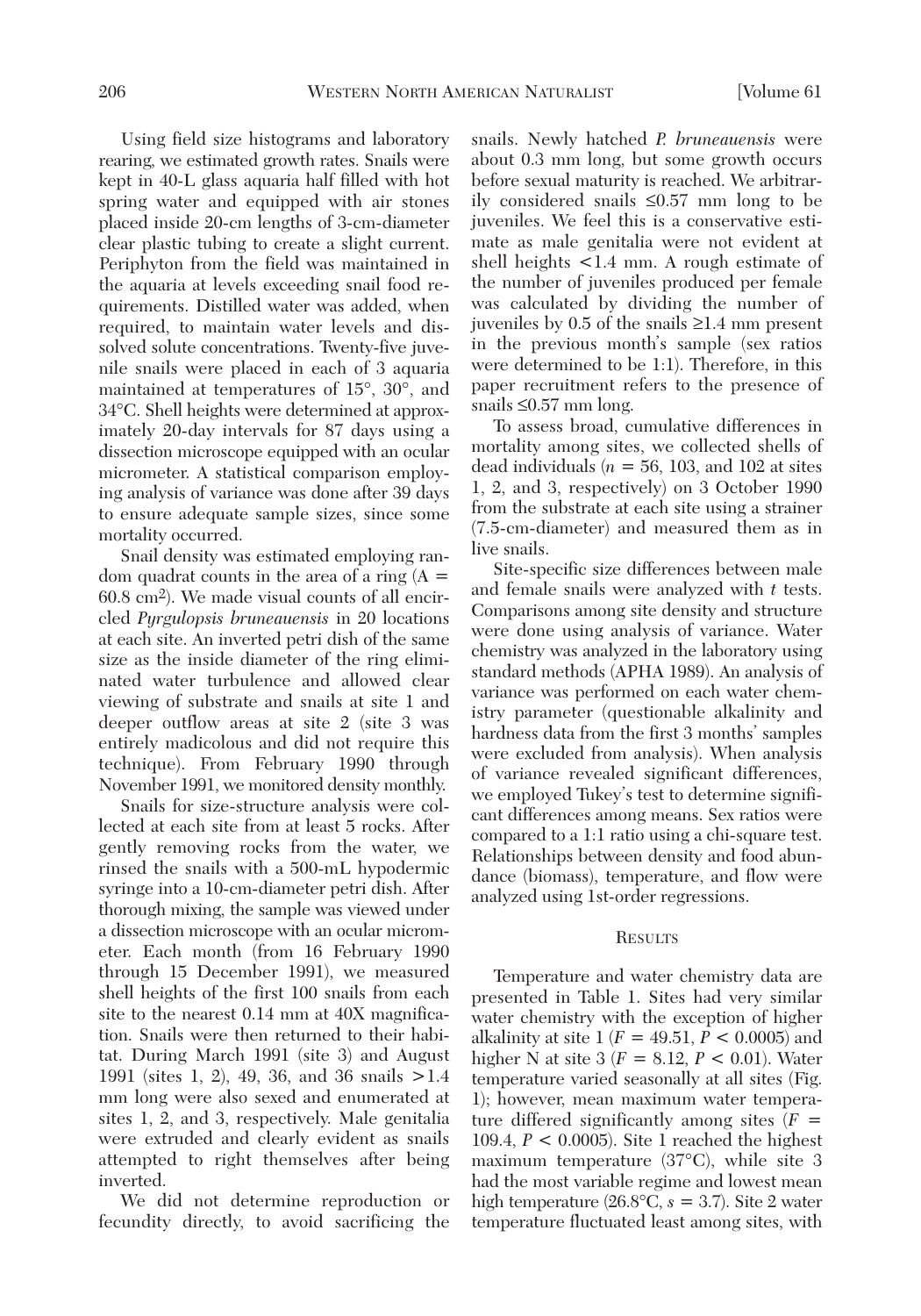|      |           | Temperature $(C^{\circ})$ |          |                                     |                                             |                                   | Oxygen                            | Phosphorus                      | Nitrogen                        |
|------|-----------|---------------------------|----------|-------------------------------------|---------------------------------------------|-----------------------------------|-----------------------------------|---------------------------------|---------------------------------|
| Site | Max.      | Min.                      | υH       | Hardness<br>(mg CaCo <sub>3</sub> ) | Conductivity<br>$($ uS @ 25 $\degree$ C $)$ | Alkalinity<br>$(mg \cdot L^{-1})$ | $(mg \cdot L^{-1})$<br>dissolved) | $(mg \cdot L^{-1})$<br>as $P$ ) | $(mg \cdot L^{-1})$<br>as $N$ ) |
|      | 34.9(1.1) | 30.5(3.7)                 | 8.6(0.2) | 26.7(6.2)                           | 287(13)                                     | 102(3)                            | 6.6(0.3)                          | 0.034(0.015)                    | 0.60(0.01)                      |
| 2    | 33.3(0.8) | 30.8(2.3)                 | 8.6(0.2) | 23.7(9.3)                           | 267(42)                                     | 91(4)                             | 6.3(0.7)                          | 0.028(0.025)                    | 0.60(0.01)                      |
|      | 26.8(3.7) | 17.4(3.8)                 | 8.6(0.3) | 21.8(5.2)                           | 276 (29)                                    | 92(4)                             | 6.9(0.4)                          | 0.047(0.010)                    | 0.40(0.12)                      |

TABLE 1. Physicochemical variables for the Bruneau Hot Springs study sites. Means and standard deviations (in parentheses) for pH, hardness, conductivity, and alkalinity are for 18 March 1990–16 November 1991.



Fig. 1. Size histograms and maximum and minimum water temperatures for the Bruneau hot springsnail study sites versus time. X-axis tick marks represent 10 snails per unit. Horizontal tick marks represent 0.14-mm size classes (*n* = 100 ⋅ sample–1). Circles and squares represent maximum and minimum water temperatures, respectively.

a mean maximum temperature of 33.3°C (*s* = 0.8).

Periphyton biomass varied widely within and among sites (Fig. 2), with site 1 showing greatest variation (range =  $2.24-74.13$  mg ⋅ m–2 ash-free dry weight). Mean biomass at sites 1, 2, and 3 was 14.31 (*s* = 15.96), 16.34 (*s* = 8.82), and 21.97 g ⋅ m–2 (*s* = 10.65), respectively. Chlorophyll a concentrations paralleled biomass. There were no significant differences in biomass or chlorophyll a among sites.

We determined the maximum tolerable temperature to be 36°C in the laboratory. When water temperatures approached or exceeded this temperature at site 1, snails became concentrated along spring margins, on algal mats, and in areas of upwelling water, where water temperature was 1–7°C lower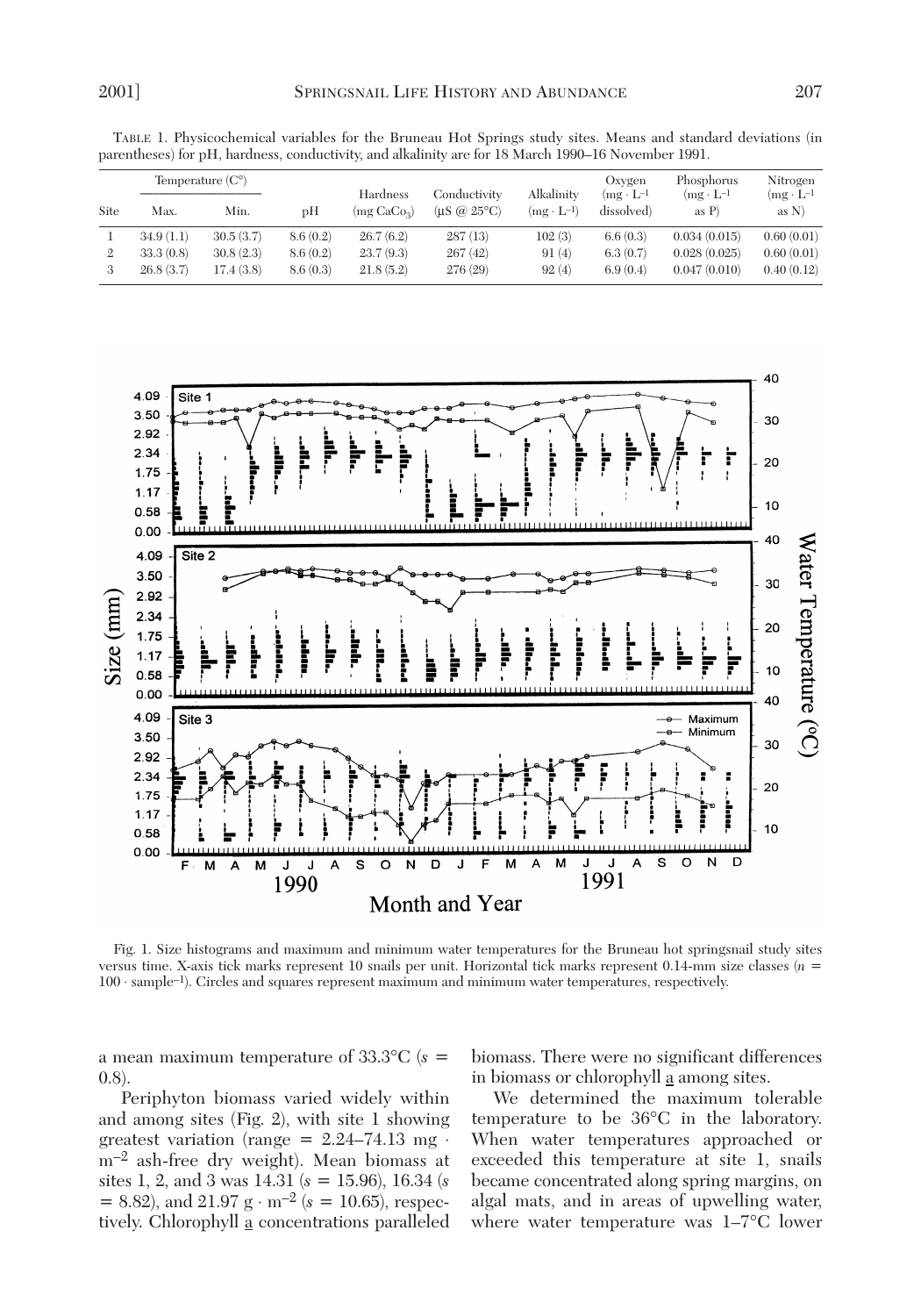

Fig. 2. Mean snail density, maximum water temperature, and periphyton biomass (ash-free dry weight) versus time for the Bruneau hot springsnail study sites. Note differences in scale on y-axes. Error bars represent ±1 *s* for the mean of 3 density estimates.

than recorded in the main flow. The low-temperature tolerance limit was not as distinct; however,  $>50\%$  snails failed to right themselves within 1 minute when temperatures were below 10°C.

Snails raised in laboratory aquaria at 15°, 30°, and 34°C grew at 0.020, 0.029, and 0.034  $mm \cdot d^{-1}$ , respectively. Snails attained different sizes at  $15^{\circ}$   $(\bar{x} = 0.792 \text{ mm}, s = 0.069)$  and  $34^{\circ}$ C ( $\bar{x}$  = 1.32 mm, *s* = 0.260; *F* = 26.93, *P* < 0.05). Size increases estimated from field size histograms (Fig. 1) were 0.022, 0.010, and  $0.024$  mm  $\cdot$  d<sup>-1</sup> for sites 1, 2, and 3, respectively.

Snail density varied among sites and seasonally within sites (Fig. 2). Although high densities  $(2997 \cdot m^{-2}$ , March 1991) were found seasonally at site  $1 (\bar{x} = 909 \cdot m^{-2}, s = 795)$ , the greatest mean density  $(8900 \cdot m^{-2}, s =$ 3936) occurred at site 2 (*F* = 17.79, *P* < 0.0005). Site 3 had a mean density of  $1782 \cdot$  $m^{-2}$  ( $s = 953$ ).

Mean snail size differed among sites (*F* = 597.03, *P* < 0.0001; Table 2), with the largest snails and mean size at site 1. Juveniles were noticeably absent on a number of sampling dates at site 1 (Fig. 1), with the highest proportion of juveniles recorded from November through April. As a result, distinct cohorts of snails are clearly evident. In contrast, juveniles were present in nearly all samples at the other sites. Site 2 exhibited the most stable size structure; however, mature snails were the smallest among the sites. Site 3 exhibited bimodal distribution for nearly all samples, while other sites did not.

Shells of dead snails were bimodally distributed at site 1, but large size classes predominated among composite samples of live snails prior to and during this time (Fig. 3). Size distribution of dead snails at site 2 was similar to size distribution among living snails, whereas at site 3 there was a greater proportion of dead snails in smaller size classes compared to size distribution of living snails.

Newly hatched, *Pyrgulopsis bruneauensis* are nearly transparent and have a mean shell height of 0.3 mm. When snails reach approximately 0.7 mm, they become nearly black. Male genitalia are clearly evident in snails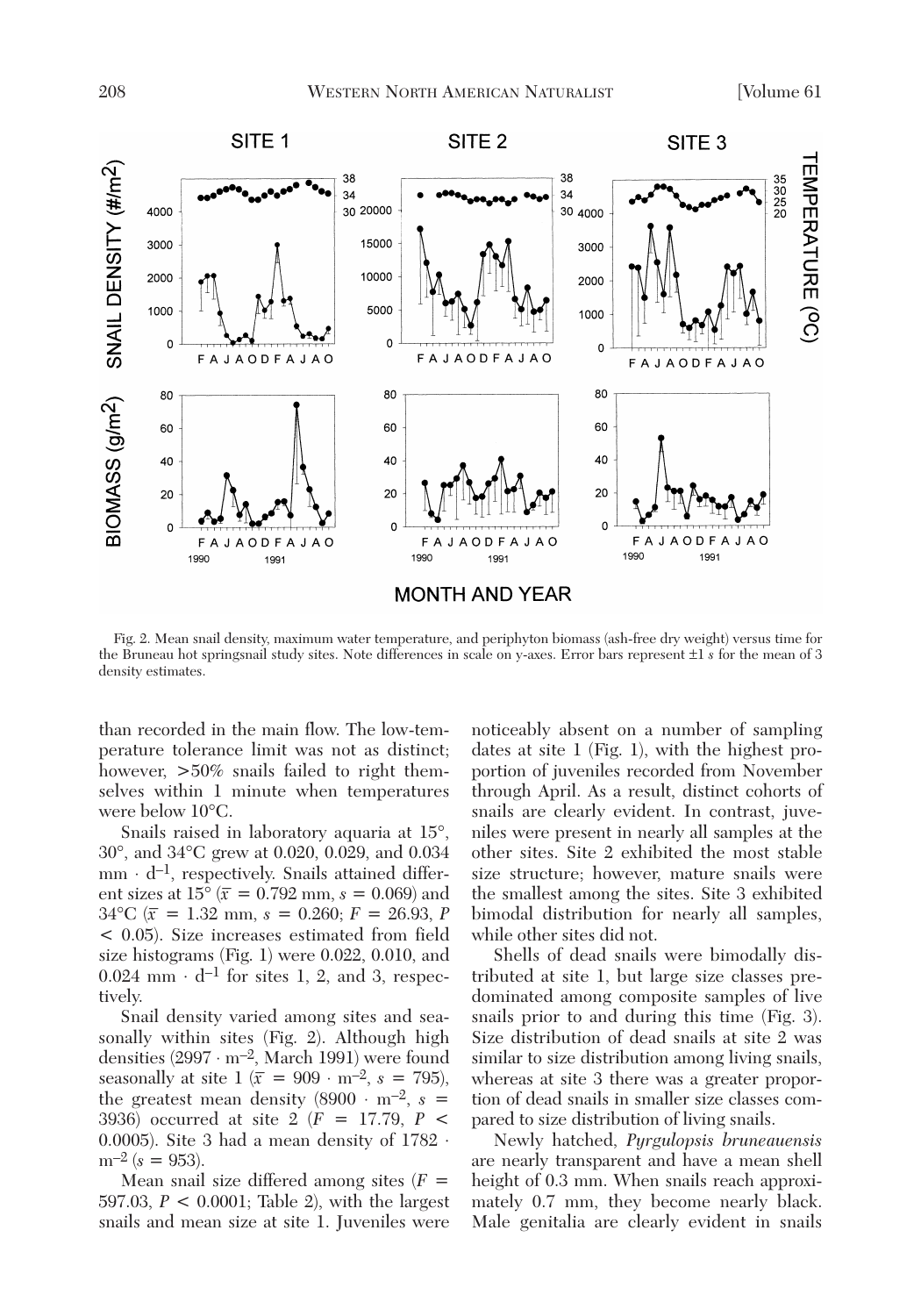TABLE 2. Mean snail size and standard deviation for the Bruneau Hot Springs study sites. Standard

| Site           | Mean | Standard<br>deviation | <i>F</i> -value | P        |
|----------------|------|-----------------------|-----------------|----------|
|                | 1.57 | 0.72                  | 194.15          | < 0.0001 |
| $\overline{2}$ | 1.11 | 0.39                  | 20.92           | < 0.0001 |
| 3              | 1.51 | 0.71                  | 10.85           | < 0.0001 |

exceeding a shell height of 1.4 mm. Snails lacking male genitalia at that size and greater were considered female. The percentage of males at all sites did not significantly differ from 50%. Mean male and female sizes were significantly different only at site  $1 (P < 0.05)$ , with females being slightly larger  $(\bar{x} = 2.25)$ mm,  $s = 0.371$ ) than males ( $\bar{x} = 2.02$  mm,  $s =$ 0.230).

The estimated number of juveniles produced per female ranged from 0 to 18.5 ⋅ month–1 for the sites. The approximate number of juveniles per female ranged from a mean of 1.24 (*s*  $= 2.79$ ) at site 1 to 0.80 ( $s = 1.56$ ) at site 2. Site 3 had a mean of 1.19 (*s* = 3.89); however, differences among sites were not statistically significant.

### **DISCUSSION**

Marked differences in recruitment patterns and densities of *P. bruneauensis* among study sites were especially correlated with differences in thermal regimes. Snail density at site 1 (a site which occasionally exceeded 36°C) was inversely related to temperature (*P* < 0.02), whereas the relationship for site 3 (always  $<$ 36°C) was positive (*P* < 0.005; Fig. 4). At site 3 highest densities were reached during periods of continually warm ambient air temperature when discharge was observed to be low (not directly measured).

Recruitment was evident throughout the study at site 3 except in December 1990 and August 1991, and occurred at sites 1 and 2 when not inhibited by excessive water temperatures (Fig. 1). Recruitment at site 1 was seasonal, and the highest proportion of juveniles was recorded from November through April. Because sites had different temperature regimes, seasonality of recruitment depended upon when or if the thermal limit was exceeded. At sites 1 and 2 increased density followed increased recruitment during periods of optimal temperatures. For example, many juve-

niles were present in site 1 December 1990 samples following decreased maximum water temperatures that had been apparent since September (Fig. 1). Site 1 abundance peaked in March, apparently a result of increased recruitment. Generally, thermal stability resulted in higher snail density, with site 2 consistently having highest abundance (Fig. 2). Size distribution histograms of *P. bruneauensis* at site 3 were bimodal for nearly every sample during the study (Fig. 1). This suggests continuous low recruitment into larger size classes.

Comparisons of mortality histograms (Fig. 3) indicated differences in size-specific mortality among sites. Mortality at site 1, which was generally warmer than and intermediate in temperature variability compared to sites 2 and 3, tended toward a bimodal distribution, indicating increased mortality in both small and large size classes. The histogram from site 3 (cooler, more variable temperature) indicates increased mortality among juveniles. Given that the sites were otherwise relatively similar, slower growth at site 3 may be a prominent mechanism preventing recruitment into larger size classes. This could be a result of lower minimum temperatures or large temperature fluctuations.

We feel that collection and measurement of empty shells followed by comparison with a living population give insights into general differences in age-specific mortality among sites even though smaller size classes may have been underrepresented in the samples because of possible shorter shell disintegration times. Although hydrobiid snails are relatively dense and soon settle out of the current (T. Frest personal communication), different-sized shells may have drifted differentially after the animals decomposed. However, numerous lowvelocity areas were available for shell entrainment, and juvenile shells were found in each sample. While shells do accumulate and decompose over time, they should accumulate and decompose similarly at sites with similar water chemistry (as in our sites), and comparisons among sites give a general indication of how age classes are affected by mortality. Our conclusions relative to temperature effects could be affected by our method of temperature measurement. Hourly temperature data obtained after this study from the same sites indicate occasional, short-duration temperature fluctuations. We could not distinguish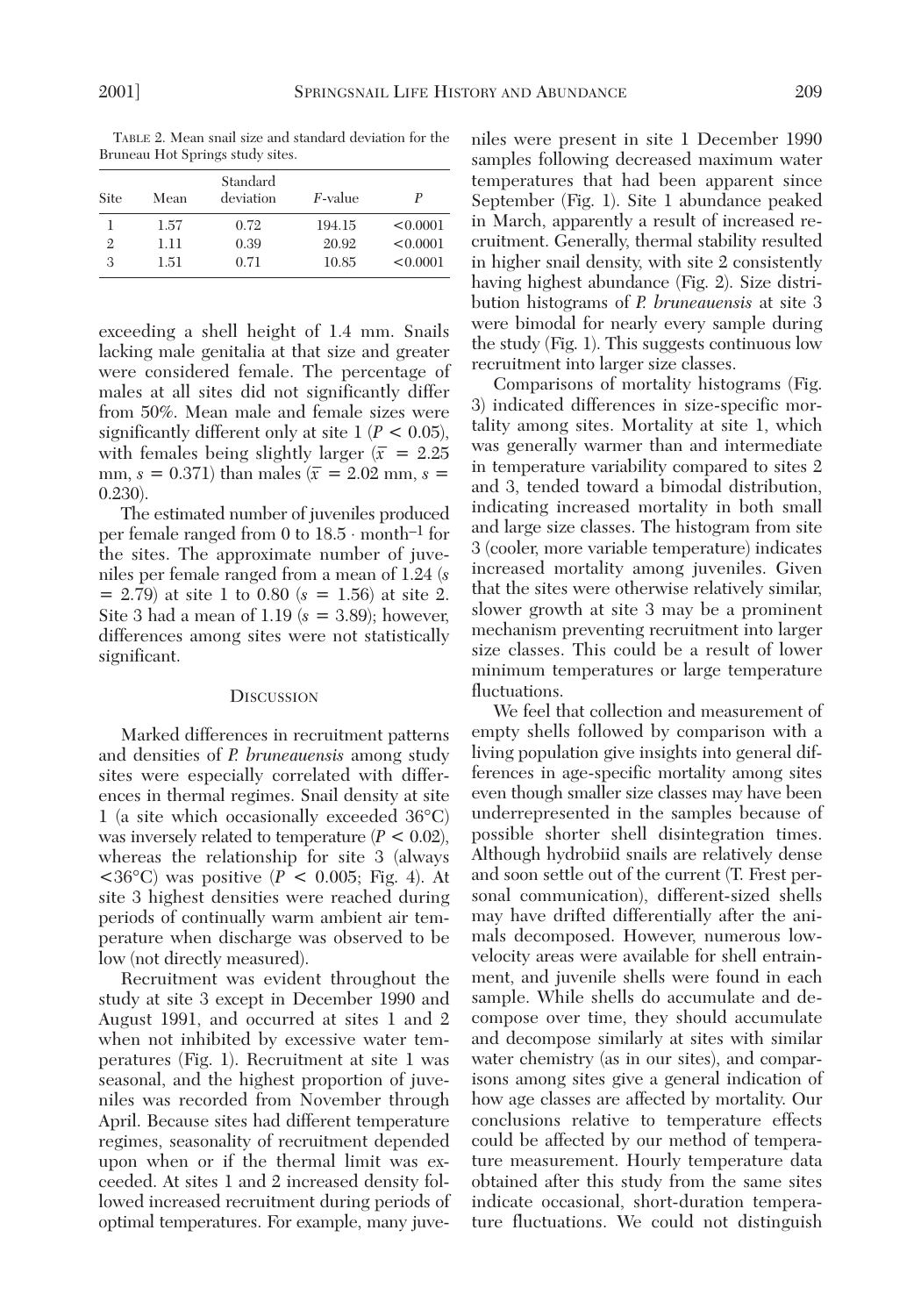

PERCENT OF TOTAL SHELLS

Fig. 3. Histograms illustrating percentage of mean live snail shell heights (mean of live samples taken over a 3-month period leading into and including the dead shell sampling) and shell heights of dead snails for the Bruneau hot springsnail study sites.

short-duration (1–2 hours) from longer-duration changes. Since hydrobiid hatching times can be as short as 8 days (Otori et al. 1956, Chi and Wagner 1957, Liang and van der Schalie 1975, Lassen and Clark 1979), a short-duration temperature increase or decrease could mask a period of optimal temperature for reproduction. Reproduction could occur and be reflected in size and density data, while our temperature data would not indicate optimal conditions existed during that period.

When we compared discharge to density at site 1 (discharge could not be measured at

other sites because of shallow, dispersed flows), we found a strong correlation  $(r^2 =$ 0.70,  $P < 0.001$ ,  $y = -1912.24 + 174109.82x$ . Discharge and temperature were inversely correlated (*r*2 = 0.39, *P* < 0.01, y = 37.48 – 160.64x); however, discharge measurements reflected rather steadily changing flows and were not impacted by discrete, short-term events. Given such a high correlation with density and the fact that we did not measure flow during May 1990 and September 1991 flood events, it may be that in this case these measurements give a better indication of general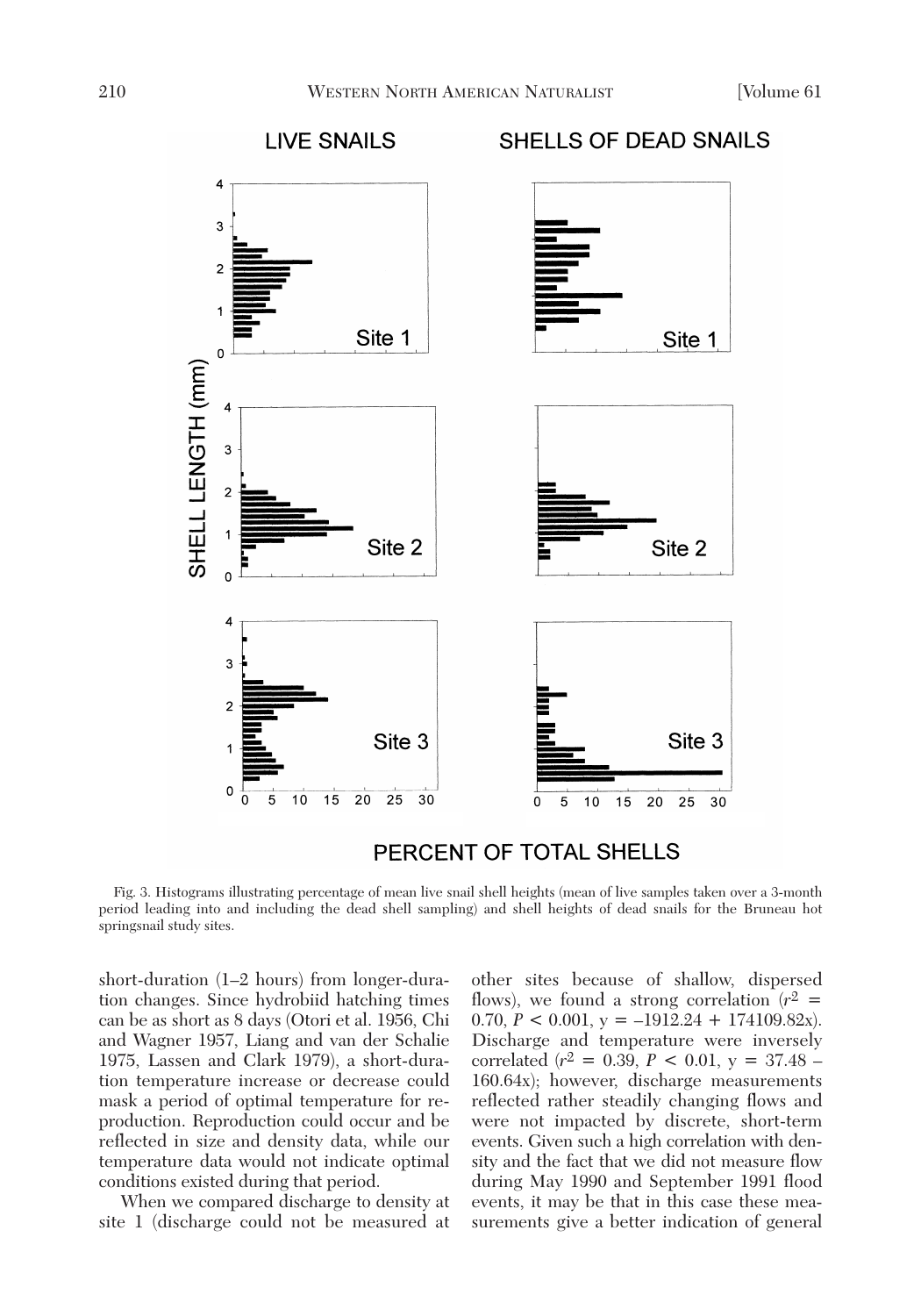

Fig. 4. Linear regressions of snail density versus maximum temperature for Bruneau hot springsnail study sites. Note logarithmic scale on y-axis.

trends (including temperature) than our actual temperature measurements.

Of the other environmental factors we measured, water chemistry remained fairly constant throughout the study. Chlorophyll a was not significantly correlated with recruitment or density. Biomass correlated with density only at site 2, and only when densities at midrange temperatures (i.e., excluding outliers) were compared  $(r^2 = 0.47, y = 8009.74 +$ 229.72x,  $P < 0.05$ ). This could indicate that other factors such as competition for limited food resources affect this system in the absence of critical temperature influences. Site 2 had the smallest mean snail size and lowest number of juveniles/female, also indicating competition for food resources may have been occurring to a greater extent than at other sites. However, during most of the time at these sites, temperature appears to override such relationships.

#### **ACKNOWLEDGMENTS**

This paper is dedicated to the memory of Kelly Sant, who was conducting further studies on *P. bruneauensis* as part of his master's thesis prior to his untimely death. The authors wish to thank C.T. Robinson for guidance with statistical analyses of the data and many useful comments on the manuscript. J. Schomberg and C. Myler generated revisions of several figures. J. Janovy provided extensive constructive criticism of the original manuscript. Several anonymous reviewers also provided valuable suggestions. This study was funded by a grant from the U.S. Fish and Wildlife Service, Boise, Idaho, Field Office.

#### LITERATURE CITED

- APHA. 1989. Standard methods for the examination of water and wastewater. 17th edition. American Public Health Association, Washington, DC. 1100 pp.
- BERENBROCK, C. 1993. Effects of well discharges on hydraulic heads in and spring discharges from the geothermal aquifer system in the Bruneau area, Owyhee County, southwestern Idaho. U.S. Geologic Survey Water-Resources Investigations Report 93-4001. 58 pp.
- BOWLER, P.A., AND P. OLMSTEAD. 1989. The current status of the Bruneau hot springs snail, an undescribed monotypic genus of freshwater hydrobiid snail, and its declining habitat. Presented at the Twenty-first Annual Symposium of the Desert Fishes Council at the University of New Mexico, Albuquerque, 16 November 1989. 12 pp.
- BURCH, J.B. 1982. Freshwater snails (Mollusca: Gastropoda) of North America. EPA report 600/3-82-026.
- CHI, L.W., AND E.D. WAGNER. 1957. Studies on reproduction and growth of *Oncomelania quadrasi, O. nosphora,* and *O. formosa,* snail hosts of *Schistosoma japonicum.* American Journal of Tropical Medicine and Hygiene 6:949–960.
- CUSHING, C.E., K.W. CUMMINS, G.W. MINSHALL, AND R.L. VANNOTE. 1983. Periphyton, chlorophyll a, and diatoms of the Middle Fork of the Salmon River, Idaho. Holarctic Ecology 6:221–227.
- FORBES, V.E., AND G.R. LOPEZ. 1990. The role of sediment type in growth and fecundity of mud snails (Hydrobiidae). Oecologia 83:53–61.
- FRENCH, J.R.P., III 1977. A laboratory guide for culturing *Oncomelania hupensis* (Gastropoda: Hydrobiidae). Bulletin of the Chinese Malacological Society 4:47–54.
- FRITCHMAN, H.K. 1985. The Bruneau hot spring snail: an unidentified, possibly endangered hydrobiid from Hot Creek and the Indian Bathtub, Owyhee Co. Idaho. Remarks on its biology. Unpublished report, Bureau of Land Management, Boise District Office, Boise, ID. 10 pp.
- GORE, J.F. 1967. A northernmost record and ecological data on *Hydrobia salsa* in Maine. Nautilus 80:112–113.
- HERSHLER, R. 1990. *Pyrgulopsis bruneauensis,* a new springsnail (Gastropoda: Hydrobiidae) from the Snake River plain, southern Idaho. Proceedings of the Biological Society of Washington 103:803–814.
- \_\_\_\_\_\_. 1998. A systematic review of the hydrobiid snails (Gastropoda: Risooidea) of the Great Basin, western United States. Part I. Genus *Pyrgulopsis.* Veliger 41: 1–132.
- LASSEN, H.H., AND M.E. CLARK. 1979. Comparative fecundity in three Danish mudsnails (Hydrobiidae). Ophelia 18:171–178.
- LIANG, Y., AND H. VAN DER SCHALIE. 1975. Cultivating *Lithoglyphopsis aperta* Temcharoen, a new snail host for *Schistosoma japonicum,* Mekong strain. Journal of Parasitology 61:915–919.
- MLADENKA, G.C. 1992. The ecological life history of the Bruneau hot springs snail (*Pyrgulopsis bruneauensis*).